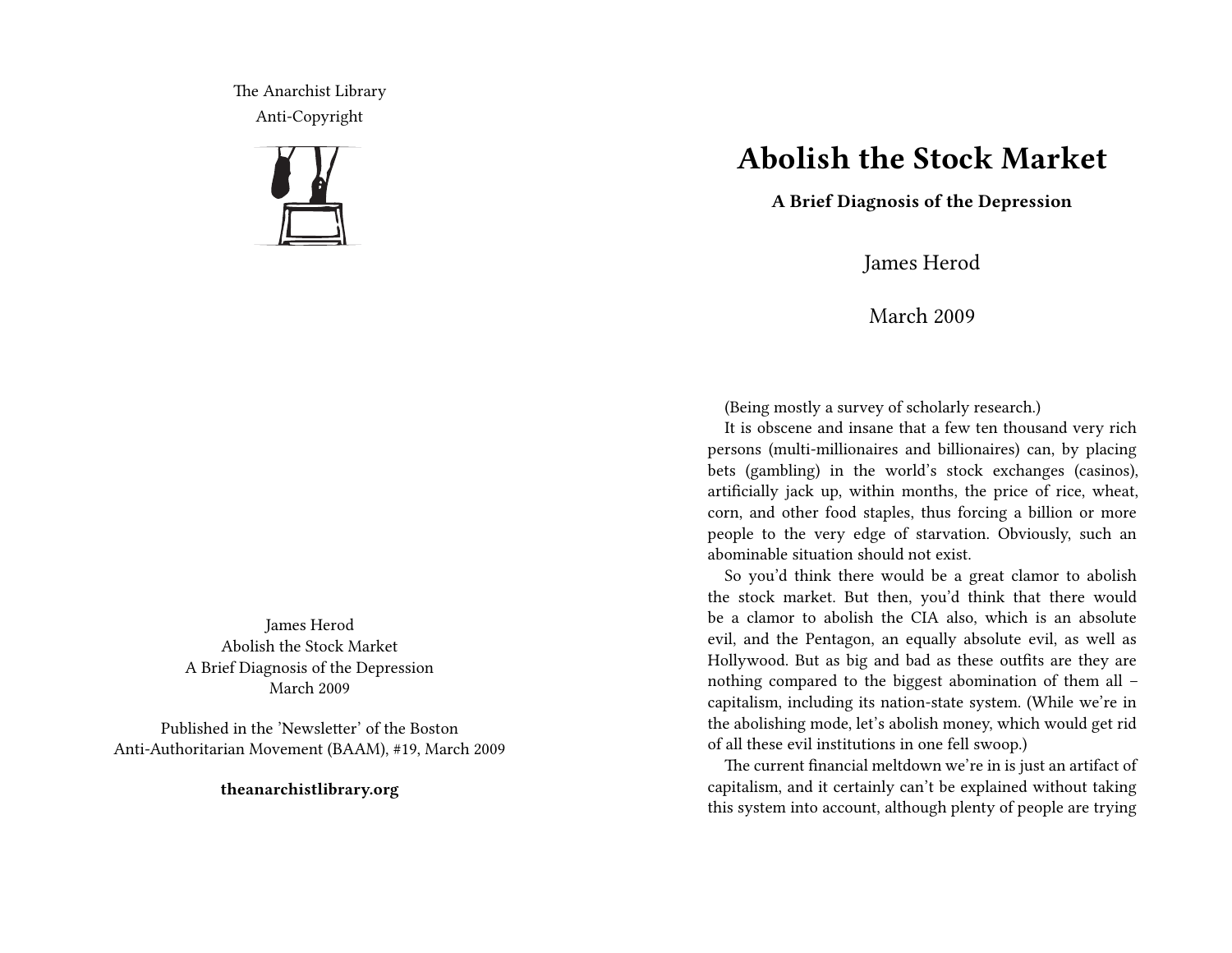to do just that. The most popular explanation says that those Wall Street bankers are just *too damned greedy*.

So what's going on? I have pieced together the following sketch of the crisis from the writings of our radical social philosophers and historians who have studied the matter, scholars such as John Bellamy Foster and Fred Magdoff, most importantly, but also Immanuel Wallerstein, Michael Hudson, Michel Chossudovsky, Doug Henwood, and Silvia Federici / George Caffentzis, among many others.

To begin with, we are in the early stages of a major depression. This is not a typical brief recession, but a deep, long-lasting, systemic, global depression. It may last a decade. There will be massive unemployment. Hundreds of thousands of businesses will go bankrupt. Maybe a hundred thousand nongovernmental organizations will shut down for lack of funding. Millions will lose their homes. Millions more will lose their pensions. Malls will stand deserted. Poverty will increase dramatically. Millions more people will starve to death in the poorer countries.

A depression is when the so-called economy contracts significantly, maybe by as much as 10-15%. That is, "growth" stops. Growth of what? Capital accumulation. Capital cannot find ways to continue to expand. That is, rich people cannot find ways to invest their surplus money which will yield sufficient profit. When the rate of profit falters, crisis ensues. General panic sets in amongst "investors" (people who make money off money). Capitalism – a system for accumulating capital for the sake of accumulating capital – requires incessant growth (new products, new markets), which is why it is often likened to a cancer, and why it must be eradicated.

As it happened, capitalism has a cyclical aspect. It grows for thirty years or so and then stagnates for roughly thirty more years, with the cycle ending in a depression. And so it has been for five hundred years. The years of stagnation stem from the increasing difficulty of keeping the rate of profit up through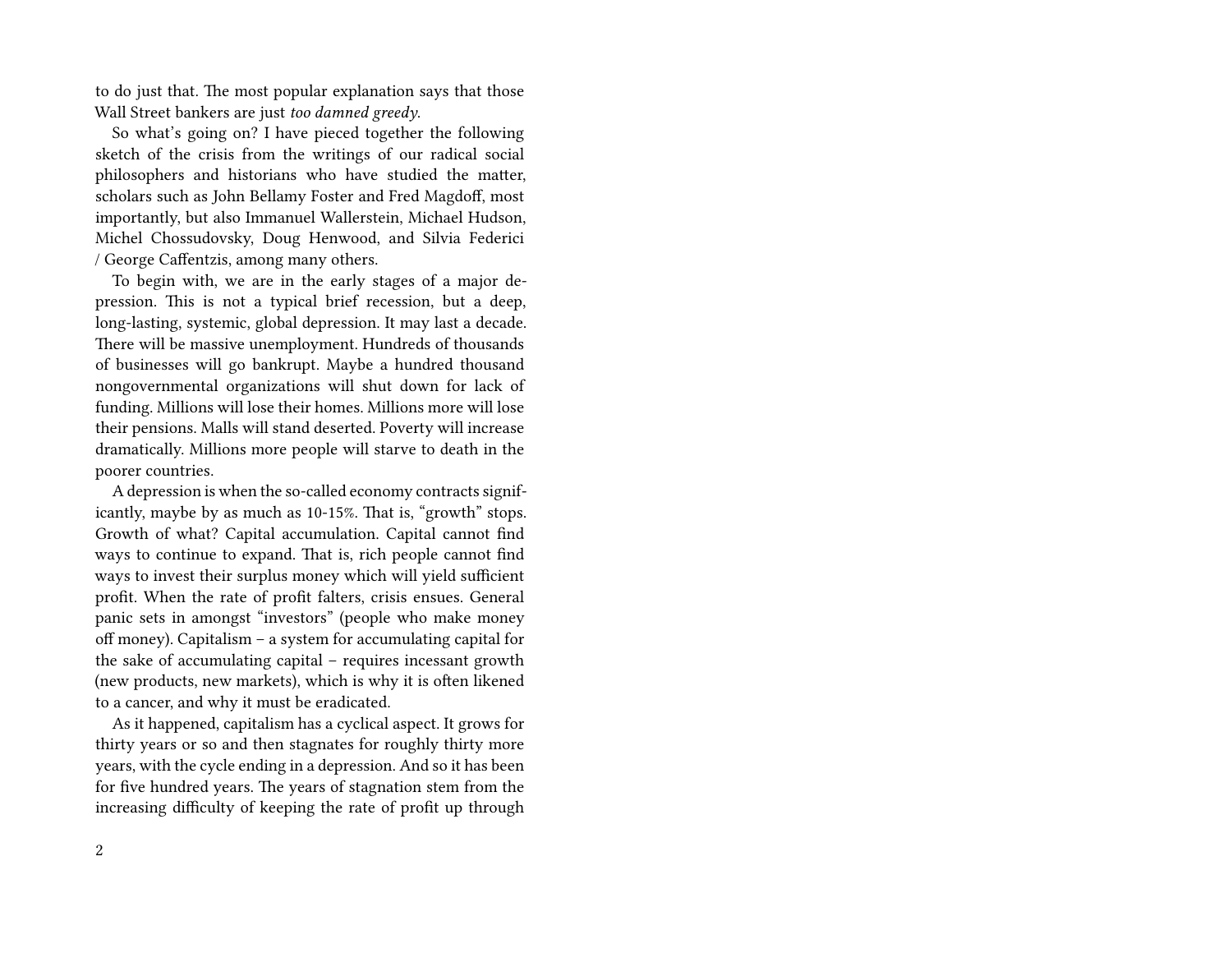Silvia Federici and George Caffentzis, "Notes on the Wall Street Meltdown," October 10, 2008, online at: <freeofstate.org>.

Peter Gowan, "Crisis in the Heartland," *New Left Review*, #55, January-February 2009, online at: <www.newleftreview.org>.

David Harvey, "Why the U.S. Stimulus Package is Bound to Fail," February 13, 2009, online at: < http://www.zmag.org/ znet/viewArticle/20559>. See also Harvey's March 13/15, 2009 essay on Counterpunch, "The Crisis and the Consolidation of Class Power: Is This Really the End of Neoliberalism?" online at: <www.counterpunch.org>.

Leo Panitch and Sam Gindin, "From Global Finance to the Nationalization of the Banks: Eight Theses on the Economic Crisis," February 25, 2009 online at:

<www.globalresearch.ca>.

See also an interview with Panitch, February 18, 2009, at: <zcommunications.org>.

Paul Bowman, "Financial Weapons of Mass Destruction," September 2008, online at:

<www.anarkismo.net>.

Matt Taibbi, "The Big Takeover," *Rolling Stone*, issue #1075, April 2, 2009. Also online at: <www.informationclearinghouse.info>.

James Petras, "Latin America: Perspectives for Socialism in a time of a World Capitalist Recession/Depression," online at:

<petras.lahaine.org>.

## *More Generally*

Wallerstein, Immanuel, *Historical Capitalism* Hudson, Michael, *Super Imperialism* Chossudovsky, Michel, *The Globalization of Poverty* Henwood, Doug, *Wall Street* Ingham, Geoffrey, *The Nature of Money* Kindleberger, Charles, *Manias, Panics, and Crashes* Hutchinson, Frances (and others), *The Politics of Money* McNally, David, *Against the Market*

6

the production of goods and services. The built-up productive capacity outstrips demand. If goods and services don't sell, no profit can be realized, and there is no point in making further investments in the "real economy." So the people who own surplus capital shift over to financial speculation in an effort to keep the profits flowing in. This process is entirely normal to the system.

This is what has been happening again recently. There was a stagnating economy combined with an over-abundance of capital with nowhere to go, so the rich turned to gambling, in a rigged game which yielded enormous profits for a while to those in the know. But now the casino has gone belly up, the system has crashed, and a depression has commenced.

Historically, after a depression, the cycle starts over again. There is some disagreement among radical scholars, however, as to whether the cycle will restart this time in the usual way and continue on as before. Wallerstein, for example, believes that capitalism has reached barriers to its continued growth which it will not be able to overcome and that the system will be gone within twenty to forty years. Most analysts do not go this far, some even claiming that the idea that capitalism will self-destruct is nonsense.

There is general agreement though that the current crisis has distinctive features which make it different from all preceding ones. For one thing, there is the sheer volume of the surplus capital that is sloshing around the world looking for "investment opportunities." We're talking about tens of trillions of dollars, much of it changing hands overnight. Also, with highspeed computers, million-dollar bets can be placed which last only a few minutes. Very little of this betting now takes place in the stock market per se. Most of it is done in the commodity, bond, and currency markets, and through over the counter betting.

Plus, in recent years, the gamblers have invented a whole basketful of new ways to bet (called "financial instruments,"